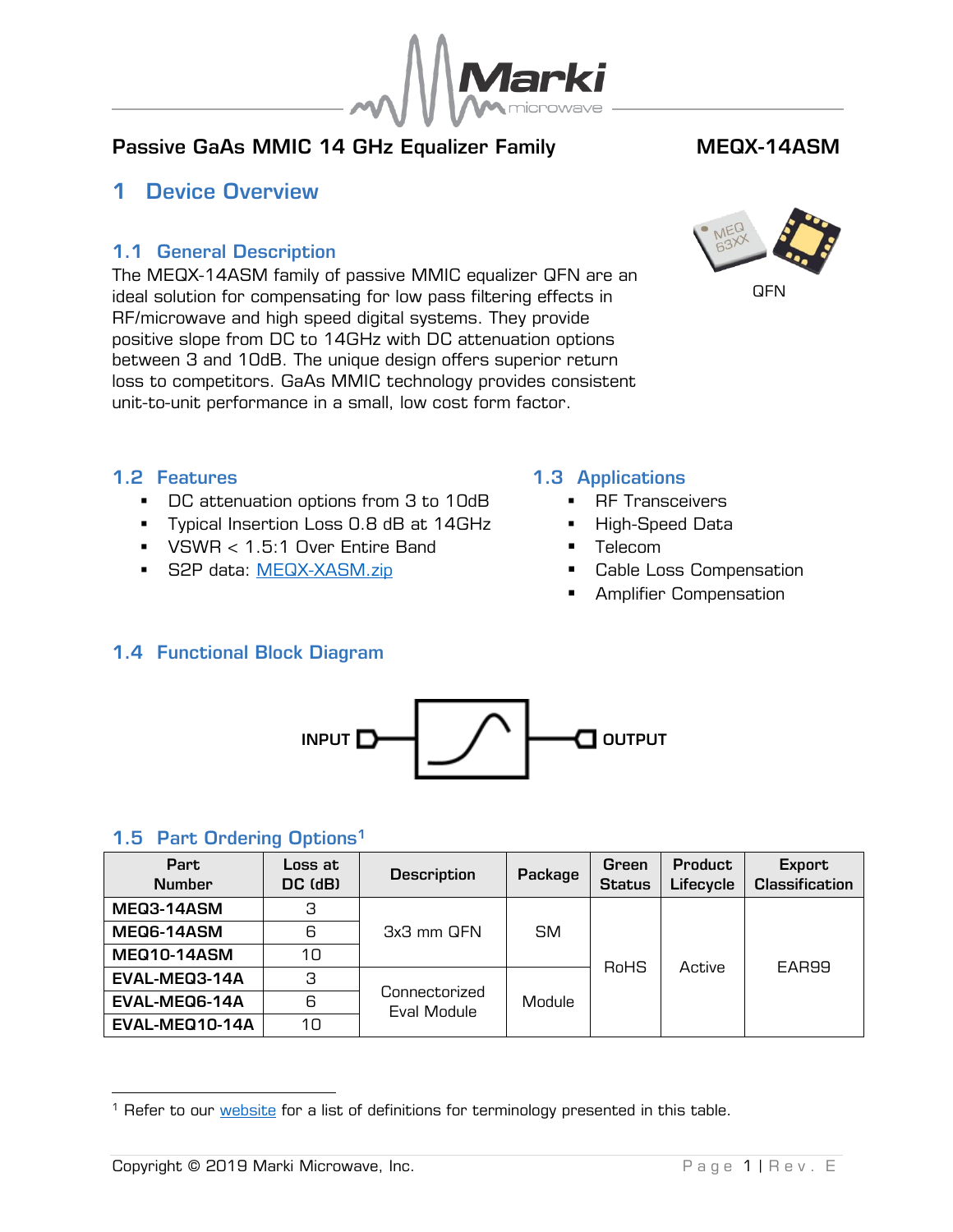

# [www.markimicrowave.com](http://www.markimicrowae.com/) MEQX-14ASM

# Table of Contents

| 1 |     |                                      |
|---|-----|--------------------------------------|
|   | 1.1 | General Description  1               |
|   | 1.2 |                                      |
|   | 1.3 |                                      |
|   |     | 1.4 Functional Block Diagram  1      |
|   | 1.5 | Part Ordering Options 1              |
|   | 2   | Port Configurations and Functions  3 |
|   |     |                                      |
|   |     | 2.2 Port Functions 3                 |
| 3 |     |                                      |

|   | 3.1   | Absolute Maximum Ratings 4      |  |  |
|---|-------|---------------------------------|--|--|
|   | 3.2   |                                 |  |  |
|   | 3.3   | Electrical Specifications  4    |  |  |
|   | 3.4   | Typical Performance Plots  5    |  |  |
|   | 3.4.1 |                                 |  |  |
|   | 3.4.2 | Return Loss & Group Delay  6    |  |  |
| 4 |       |                                 |  |  |
|   | 4.1   | SM Package Outline Drawing 7    |  |  |
|   | 4.2   |                                 |  |  |
|   | 4.3   | Eval Package Outline Drawing  8 |  |  |
|   |       |                                 |  |  |

#### Revision History

| <b>Revision Code</b><br><b>Revision Date</b> |                                         | <b>Comment</b>             |
|----------------------------------------------|-----------------------------------------|----------------------------|
|                                              | June 27, 2018                           | Datasheet Initial Release  |
|                                              | August 2018                             | Added §4.3, EVAL Outline   |
| В                                            | November 2018                           | Updated §4.3, EVAL Outline |
|                                              | March 2019                              | <b>Updated ESD Rating</b>  |
|                                              | May 2019                                | Added Package Dimension    |
|                                              |                                         | <b>Tolerance Spec</b>      |
|                                              | Added §4.2, SM Footprint<br>August 2019 |                            |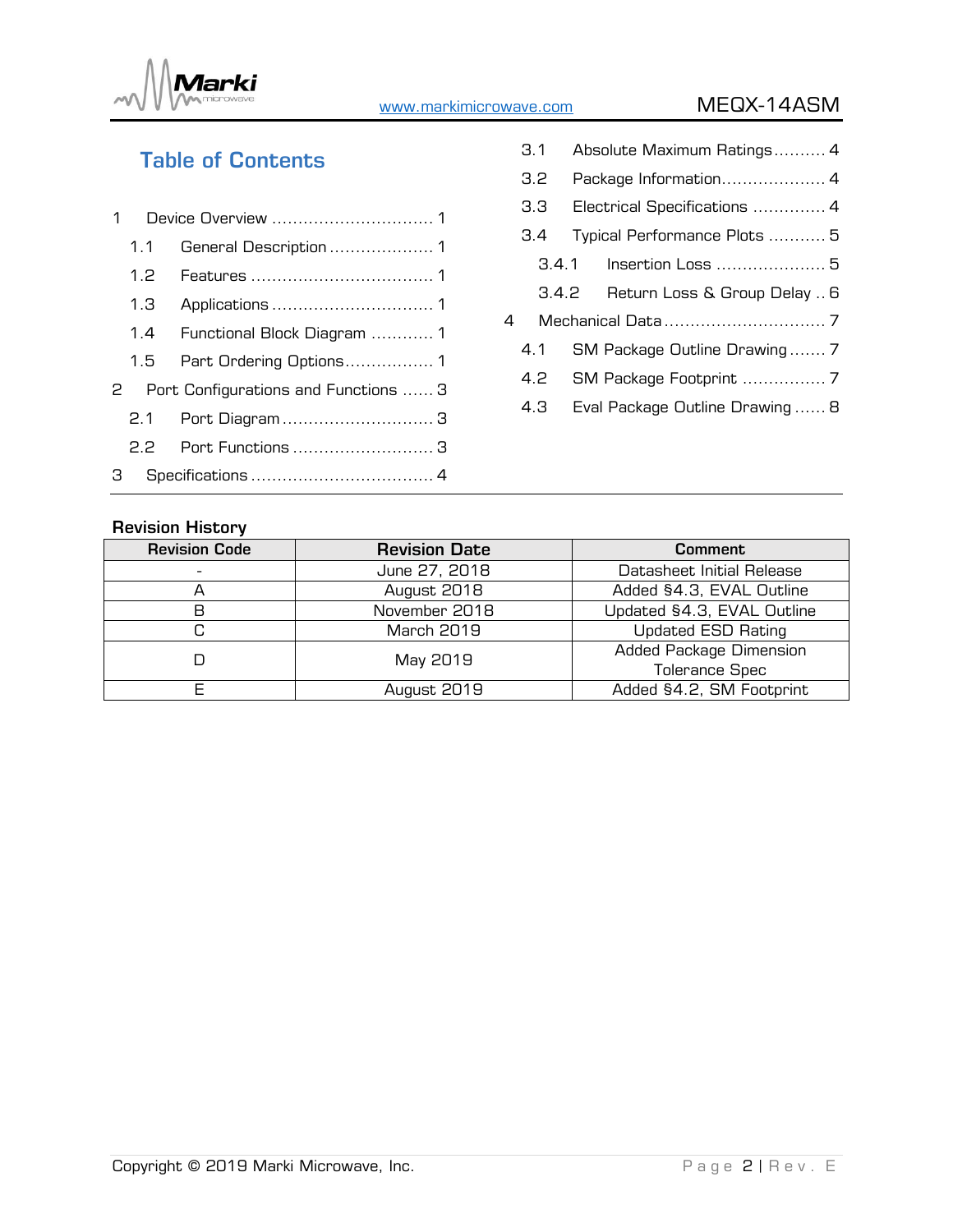

# <span id="page-2-0"></span>2 Port Configurations and Functions

## <span id="page-2-1"></span>2.1 Port Diagram

A top-down view of the MEQX-14ASM package outline drawing is shown below. The MEQ equalizers are symmetrical allowing Port 1 or Port 2 to be used as the input.



#### <span id="page-2-2"></span>2.2 Port Functions

| <b>Port</b> | <b>Function</b> | <b>Description</b>                                                                                  | <b>Equivalent Circuit</b> |
|-------------|-----------------|-----------------------------------------------------------------------------------------------------|---------------------------|
| Pin 1       | Input/Output    | Port 1 is DC connected to ground<br>through a resistor. DC block is required if<br>voltage present. | $P1$ of $\sim$            |
| Pin 9       | Input/Output    | Port 2 is DC connected to ground<br>through a resistor. DC block is required if<br>voltage present. | $P2 \rightarrow \sim$     |
| <b>GND</b>  | Ground          | SM package ground path is provided<br>through the ground paddle.                                    | <b>Pad</b>                |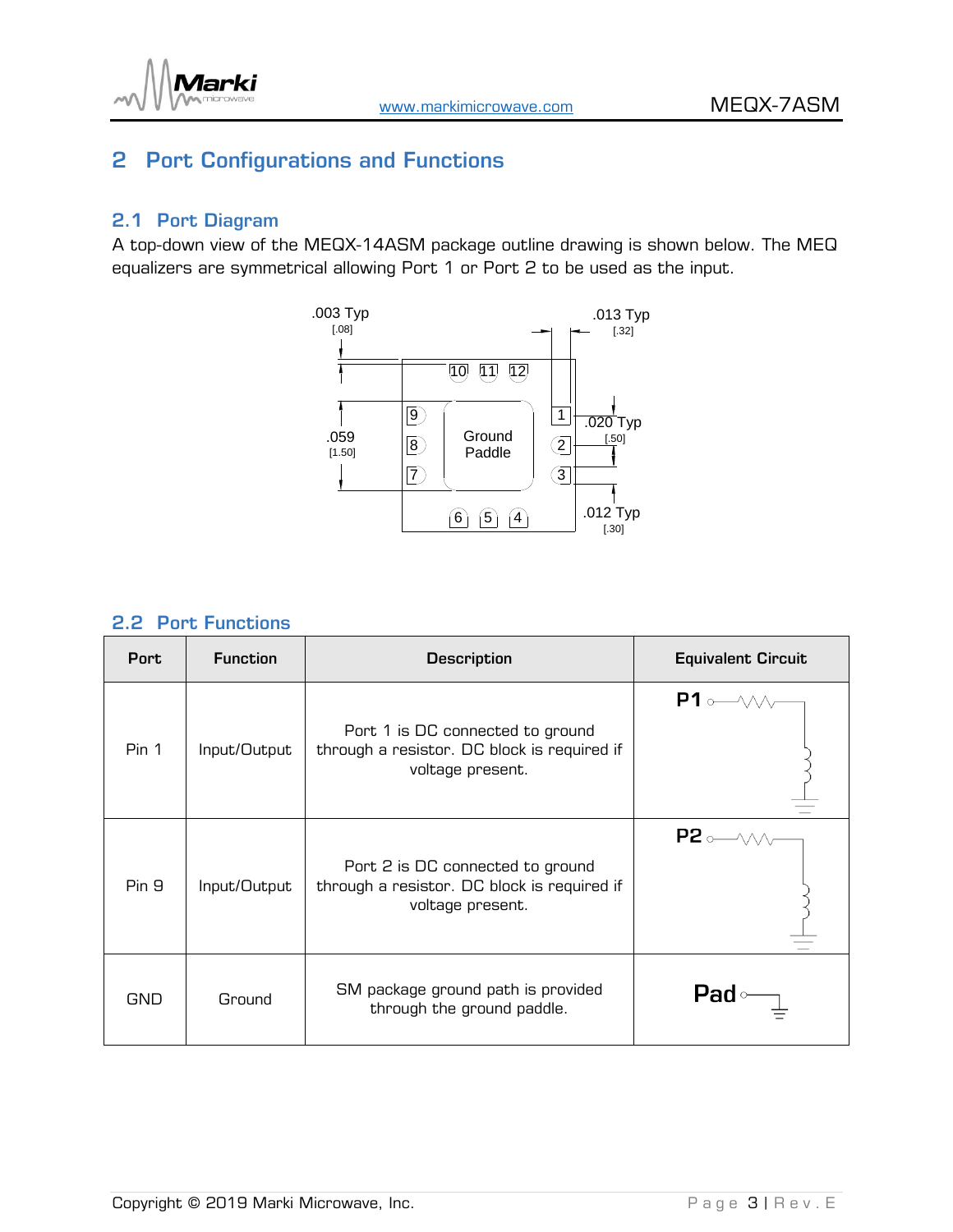

# <span id="page-3-0"></span>3 Specifications

#### <span id="page-3-1"></span>3.1 Absolute Maximum Ratings

The Absolute Maximum Ratings indicate limits beyond which damage may occur to the device. If these limits are exceeded, the device may be inoperable or have a reduced lifetime.

| <b>Parameter</b>             | <b>Maximum Rating</b> | <b>Units</b> |
|------------------------------|-----------------------|--------------|
| Port 1 DC Current            | 40                    | mA           |
| Port 2 DC Current            | 40                    | mA           |
| Power Handling, at any Port  | +30                   | dBm          |
| <b>Operating Temperature</b> | $-55$ to $+100$       | °C           |
| Storage Temperature          | -65 to +125           | °C           |

#### <span id="page-3-2"></span>3.2 Package Information

| Parameter | Details                                              |     |
|-----------|------------------------------------------------------|-----|
| ESD       | Human Body Model (HBM), per MIL-STD-750, Method 1020 | 1 A |

# <span id="page-3-3"></span>3.3 Electrical Specifications 2

The electrical specifications apply at  $T_A=+25^{\circ}$ C in a 50 $\Omega$  system. Typical data shown is for the equalizer in a CH package with a sine wave input applied to port 1.

Min and Max limits are guaranteed at  $T_A$ =+25°C. All bare die are 100% DC tested and visually inspected.

| <b>Part Number</b> |     | <b>Typical Insertion Loss</b> | <b>Typical Return Loss</b> | <b>Units</b> |  |
|--------------------|-----|-------------------------------|----------------------------|--------------|--|
|                    | DC  | 14 GHz                        | DC-14 GHz                  |              |  |
| MEQ3-14ASM         |     | 0.8                           | 23                         | dВ           |  |
| MEQ6-14ASM         | ട   | 0.8                           | 28                         | dВ           |  |
| MEQ10-14ASM        | 1 ୮ | 0.8                           | 29                         | dВ           |  |

-

<sup>&</sup>lt;sup>2</sup> Equalizer is symmetrical. Reverse measurement is equivalent to forward measurement. All measurements taken in eval board without de-embedding.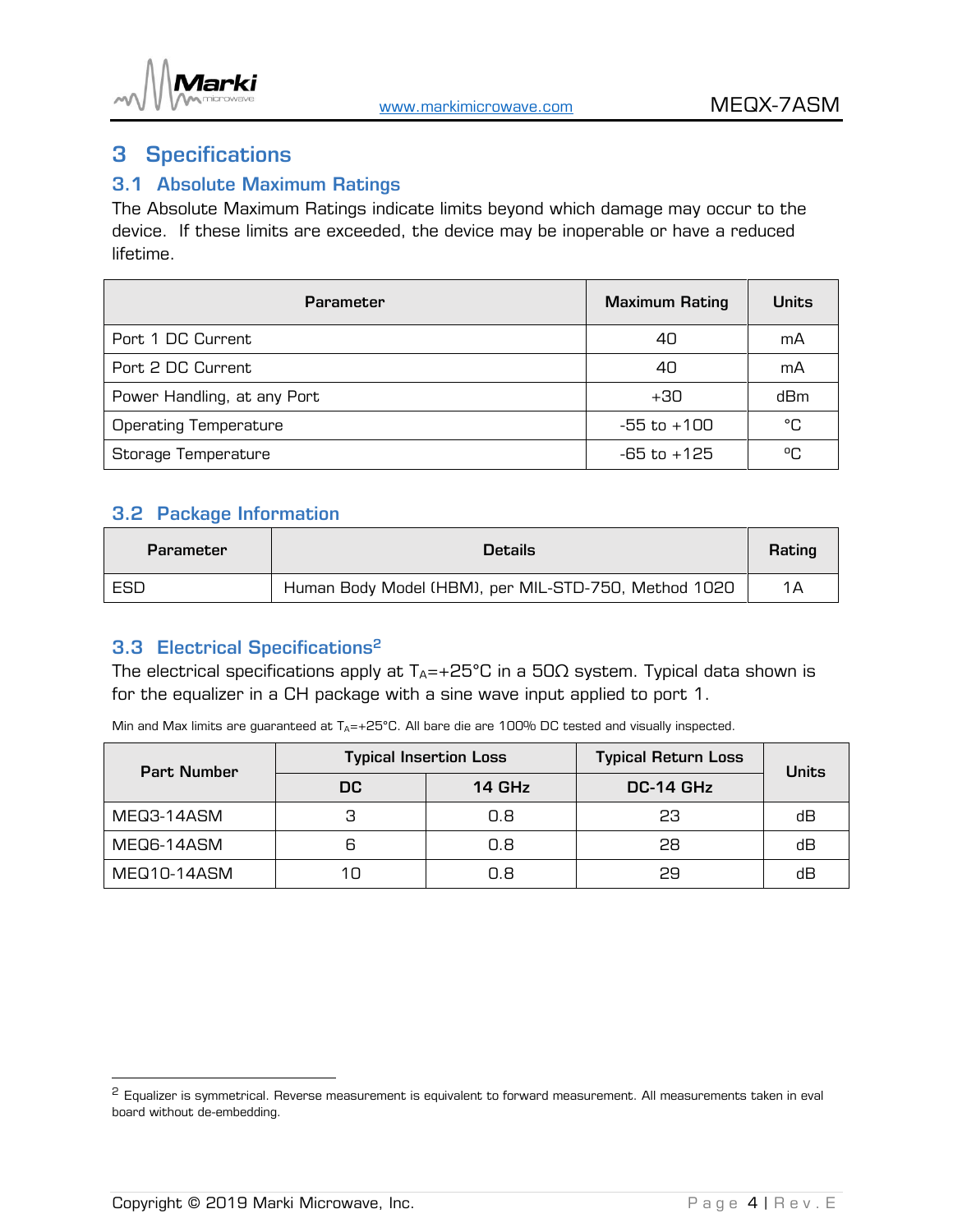

# <span id="page-4-0"></span>3.4 Typical Performance Plots

#### <span id="page-4-1"></span>3.4.1 Insertion Loss

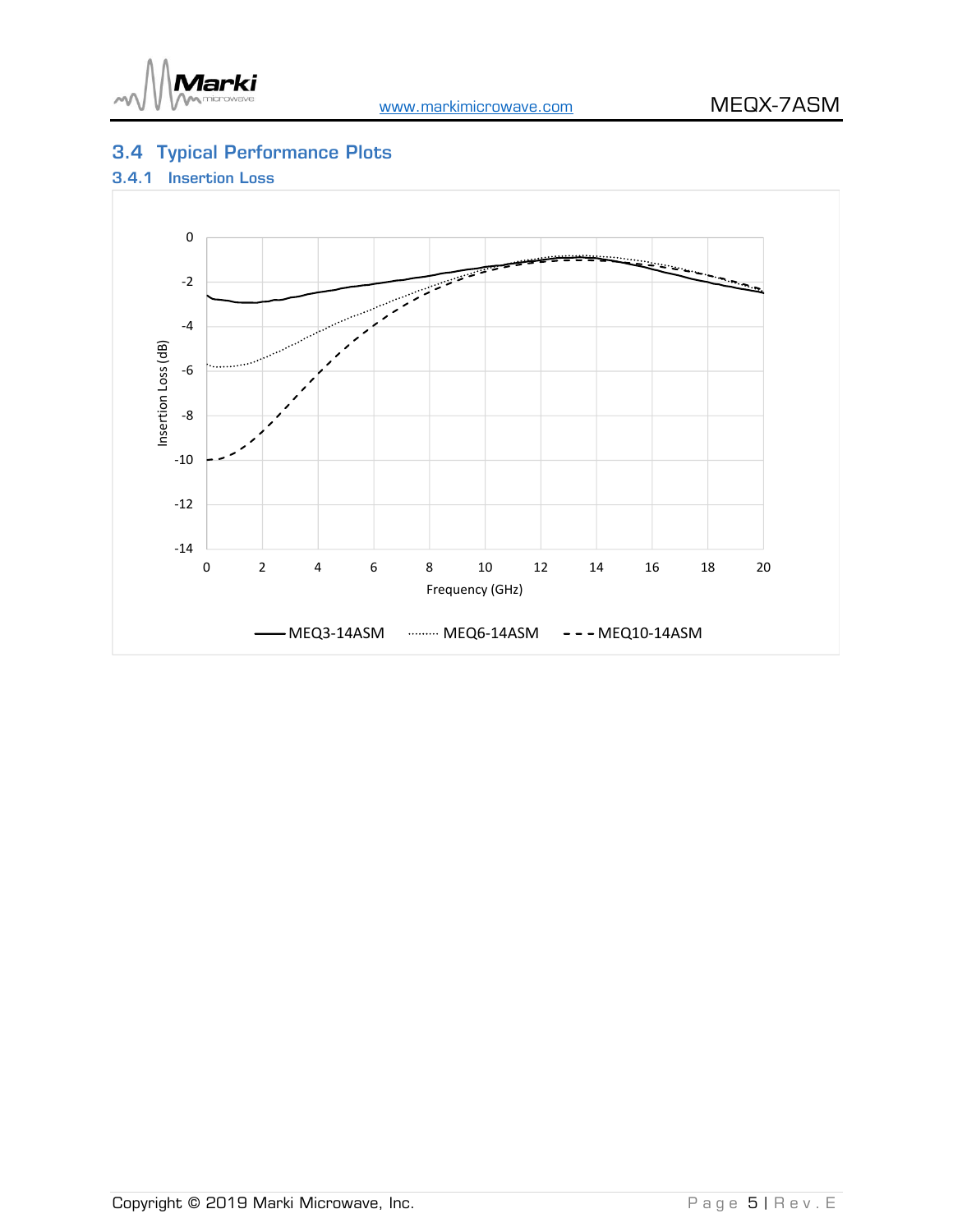

#### <span id="page-5-0"></span>3.4.2 Return Loss & Group Delay<sup>3</sup>















<sup>3</sup> Group delay measured in eval board without de-embedding.

-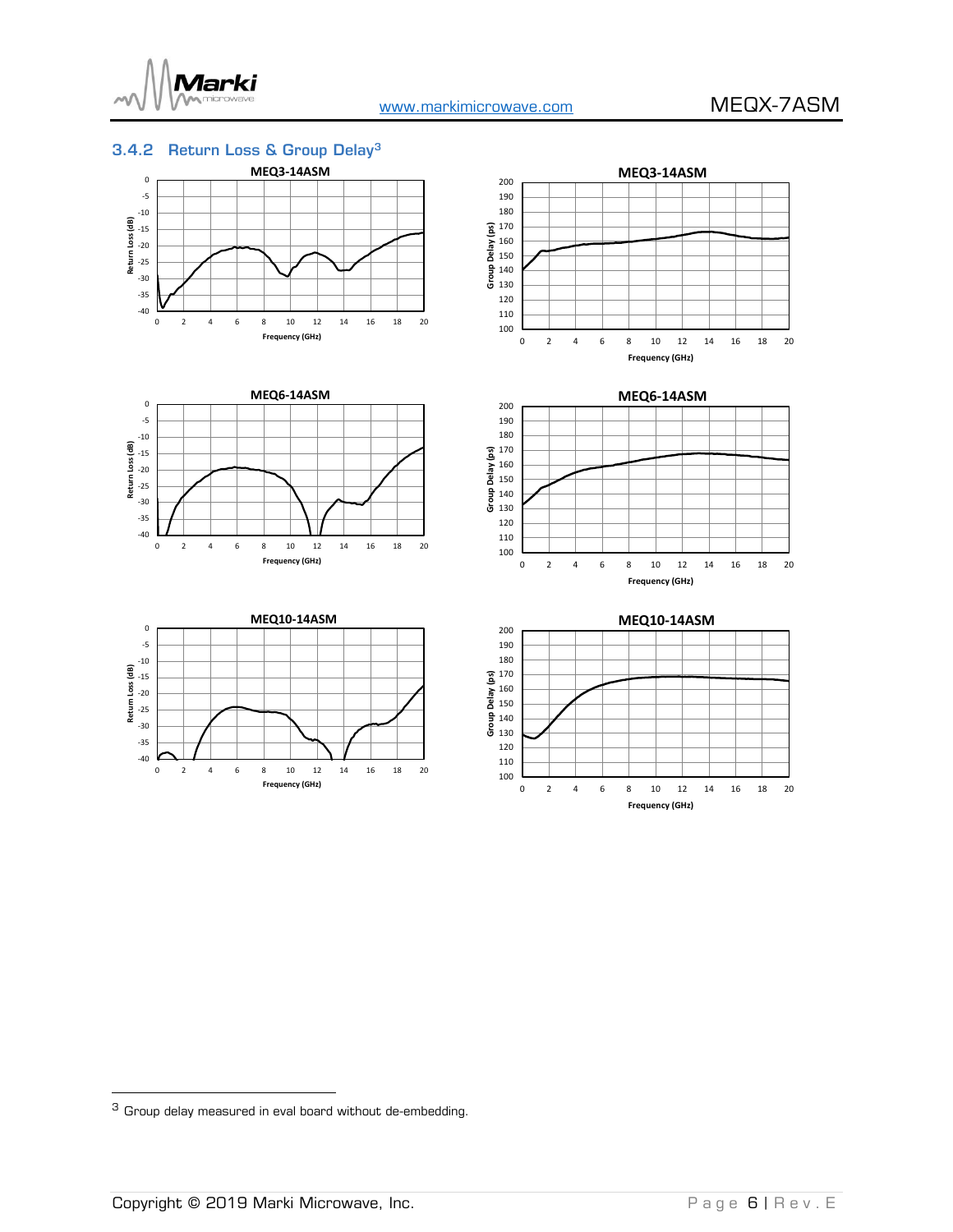

PROJECTION

### <span id="page-6-0"></span>4 Mechanical Data

#### <span id="page-6-1"></span>4.1 SM Package Outline Drawing



Unless otherwise specified, dimensions are in inches. Tolerances are:

- .XX ±.02 .XXX ±.005
- 1. Substrate material is ceramic.
- 2. I/O Leads and Ground Paddle plating is (from base to finish):
	- Ni: 8.89um MAX 1.27um MIN
	- Pd: 0.17um MAX 0.07um MIN
	- Au 0.254um MAX 0.03um MIN
- 3. All unconnected pads should be connected to PCB RF ground.

#### <span id="page-6-2"></span>4.2 SM Package Footprint

| Part<br><b>Number</b> | <b>Circuit</b><br><b>Number</b> |  |
|-----------------------|---------------------------------|--|
| MEQ3-14ASM            | 6336                            |  |
| MEQ6-14ASM            | 6337                            |  |
| <b>MEQ10-14ASM</b>    | 6338                            |  |